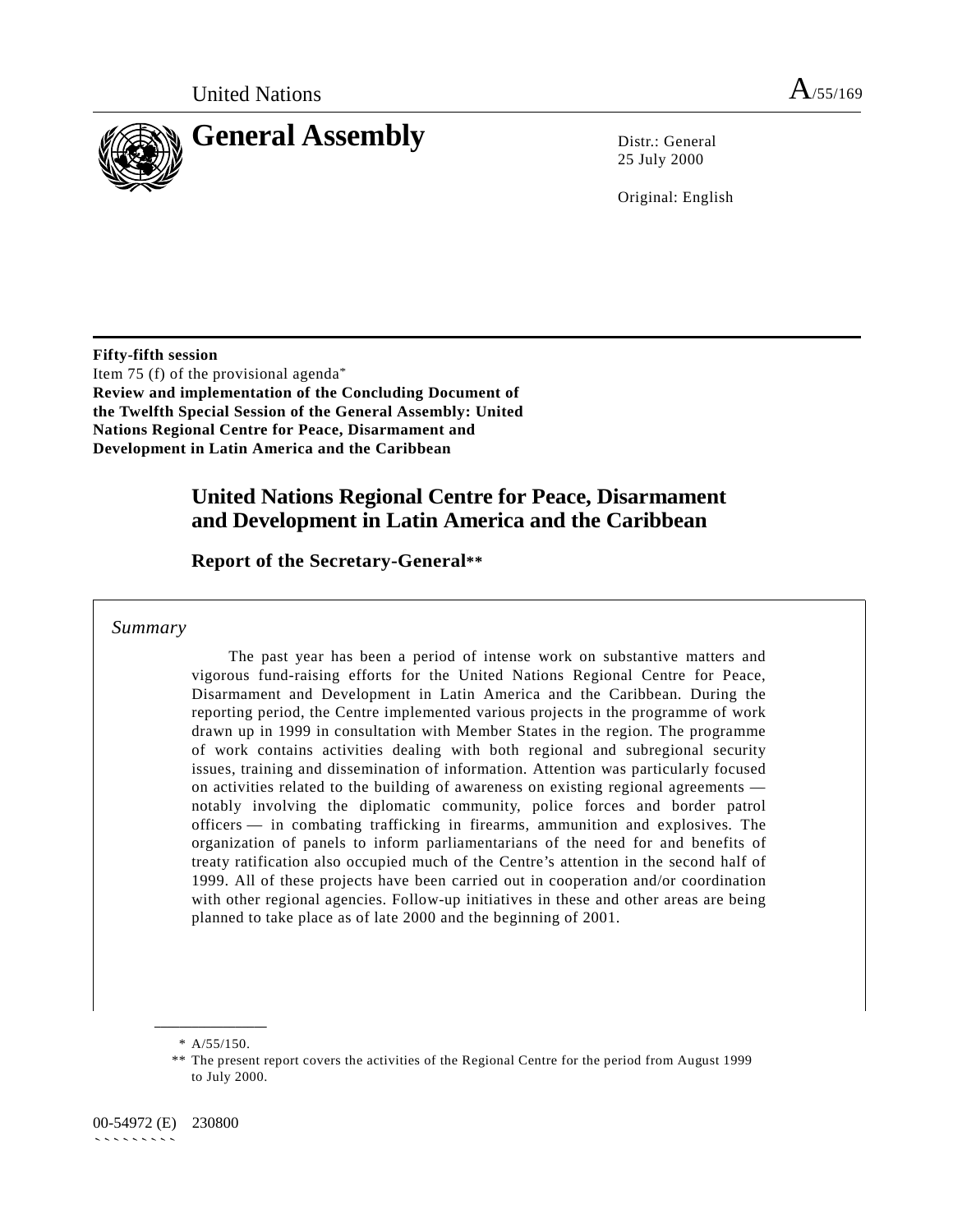The Centre drew considerable attention during the inauguration of its new premises in Lima, on 1 December 1999. The occasion presented an excellent opportunity to promote the revitalization of the activities of the Centre and the role of the United Nations in security and development issues in Latin America and the Caribbean.

Pursuant to section III, paragraph 27 of General Assembly resolution 52/220 of 22 December 1997, the Centre sought to establish contacts with the United Nations Development Programme (UNDP) and regional organizations, as well as with Member States within and outside the region, with a view to securing funding and laying the groundwork for cooperation between the Centre and Governments, regional entities, research institutes and non-governmental organizations. Despite the relative success achieved in this regard, the full functioning of the Centre is still hampered by the lack of sufficient resources for operational and administrative costs. It is hoped that, with the strong support of Member States, foundations and other donors, the viability of the Centre will be ensured in the forthcoming years.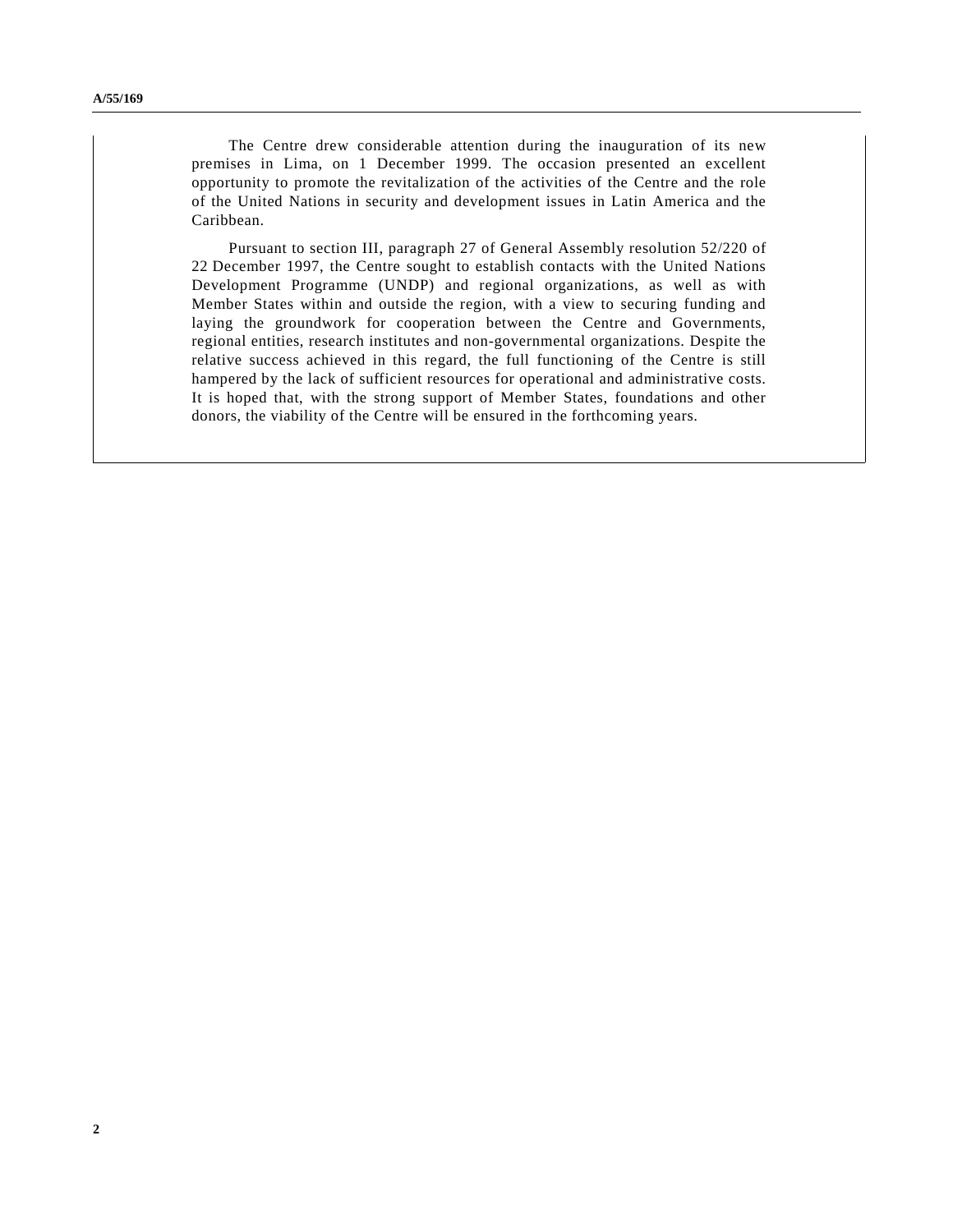## **Contents**

|       |                                                                                                                                                  | Page           |
|-------|--------------------------------------------------------------------------------------------------------------------------------------------------|----------------|
|       |                                                                                                                                                  |                |
| Н.    |                                                                                                                                                  | $\overline{4}$ |
| III.  |                                                                                                                                                  | $\overline{4}$ |
|       | A.                                                                                                                                               |                |
|       | <b>B.</b>                                                                                                                                        |                |
|       |                                                                                                                                                  |                |
|       | D.                                                                                                                                               |                |
|       | E.                                                                                                                                               | $\overline{9}$ |
| IV.   |                                                                                                                                                  | $\overline{9}$ |
| V     |                                                                                                                                                  |                |
| Annex |                                                                                                                                                  |                |
|       | $\alpha$ , $\alpha$ and $\alpha$ in the $\alpha$ is the $\alpha$ in the $\alpha$ is the $\alpha$ is the $\alpha$ is the $\alpha$ is the $\alpha$ |                |

Status of the Trust Fund for the United Nations Regional Centre for Peace, Disarmament and Development in Latin America and the Caribbean covering the biennium 1998-1999 ........ 11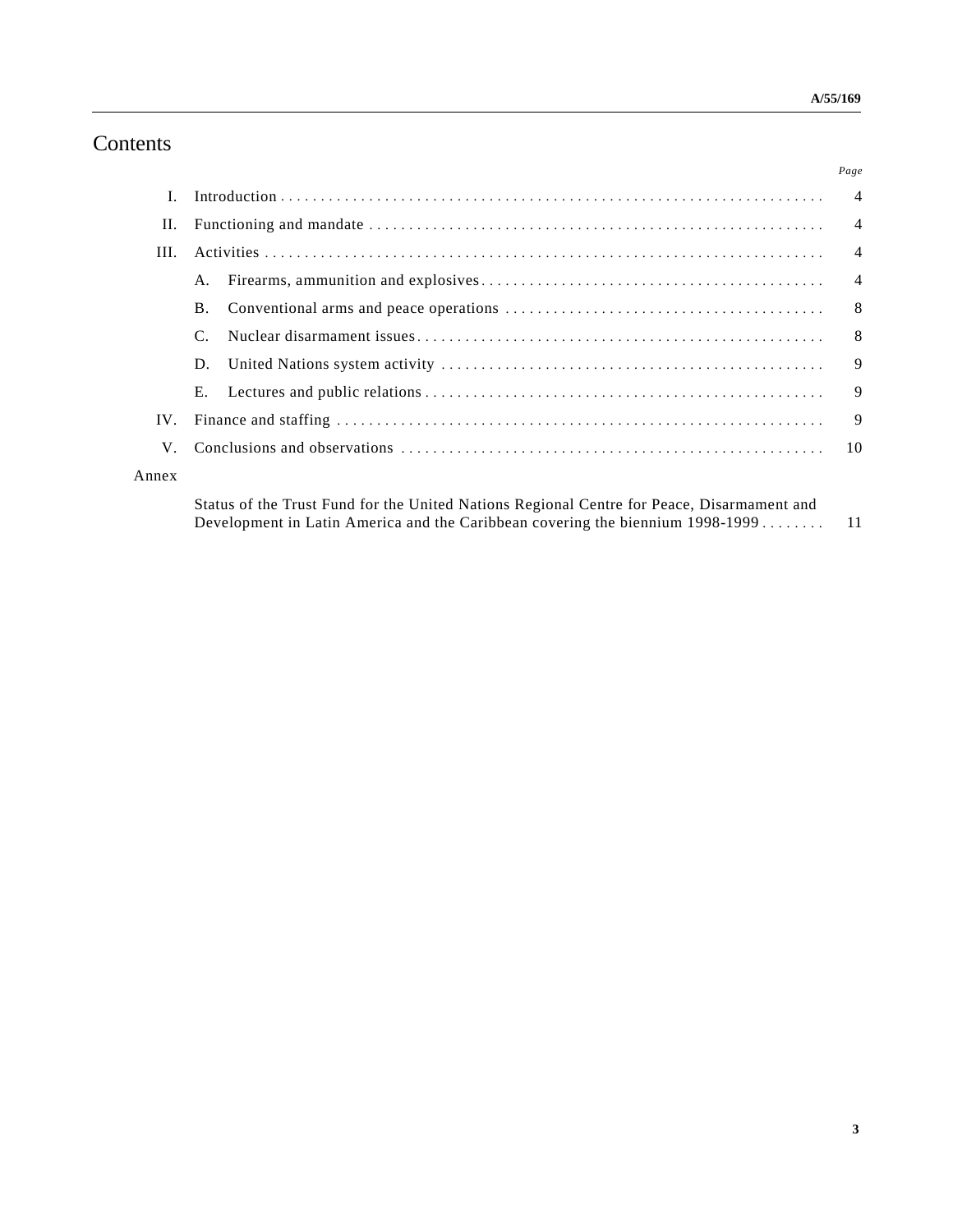### **I. Introduction**

1. On 1 December 1999, the General Assembly adopted, without a vote, resolution 54/55 F on the United Nations Regional Centre for Peace, Disarmament and Development in Latin America and the Caribbean. By operative paragraphs 6 and 7 of that resolution, the Assembly requested the Secretary-General to provide the Centre with all necessary support, within existing resources, to enable it to carry out its programme of activities, and to report to the Assembly at its fifty-fifth session on the implementation of the resolution.

2. The present report is submitted pursuant to that request. It is also submitted in pursuance of Assembly resolution 54/55 E of 1 December 1999 on the United Nations regional centres for peace and disarmament, by which the Assembly requested the Secretary-General to provide all necessary support, within existing resources, to the regional centres in carrying out their programmes of activities; and to report to the Assembly at its fifty-fifth session on the implementation of the resolution. The report covers the activities and the financial situation of the Centre for the period from August 1999 to July 2000.

## **II. Functioning and mandate**

3. The United Nations Regional Centre for Peace, Disarmament and Development in Latin America and the Caribbean, located at Lima, was established in 1987, pursuant to General Assembly resolution 41/60 J of 3 December 1986. It functions under the auspices of the Department for Disarmament Affairs and is mandated to provide, upon request, substantive support for the initiatives and other activities of the Member States of the region for the implementation of measures for peace and disarmament and for the promotion of economic and social development. The Centre functioned until the end of June 1996, when its operations were suspended owing to insufficient voluntary contributions to finance its activities and administrative costs. Following the appointment of the Director of the Centre by the Secretary-General, in pursuance of General Assembly resolution 52/220 of 22 December 1997, and his entry on duty on 1 December 1998, vigorous efforts have been launched to raise funds with a view to revitalizing the activities of the Centre.

4. In pursuit of its mandate, the Centre renewed its aim of serving the countries in the region as: (a) a means of promoting subregional, regional and crossregional activities; (b) a tool to identify synergies between security and development issues; and (c) an instrument for the United Nations in playing a proactive role in the establishment of a more secure environment for social and economic development in the region.

# **III. Activities**

5. In the beginning of the period under review, attention was focused on the preparation of the Centre's infrastructure, the identification of new premises and the setting up of appropriate installations for carrying out its activities. A new premises was inaugurated by high-level officials from the United Nations and the Government of Peru at a ceremony attended by the local diplomatic community on 1 December 1999. The Under-Secretary-General for Disarmament Affairs was present at the inauguration ceremony.

6. The Centre continued to develop contacts with potential partners in the region, as well as in Europe, North America and Africa, seeking possible cooperation with Governments and regional organizations, research institutes, academic institutions and individual experts, as well as United Nations national and regional offices. The Centre has also maintained cooperation and coordination with other United Nations agencies and entities. Most of the activities carried out during the period under review can be identified within five main areas: firearms, ammunition and explosives; conventional arms and peace operations; nuclear disarmament issues; United Nations system activities; and information and public events.

#### **A. Firearms, ammunition and explosives**

7. Several activities were carried out under the project entitled "Regional clearing-house on firearms, ammunition and explosives", which is an initiative intended to serve as a tool for nurturing national and regional expertise in the field of practical disarmament through the organization of workshops, training courses and preventive activities. The project promotes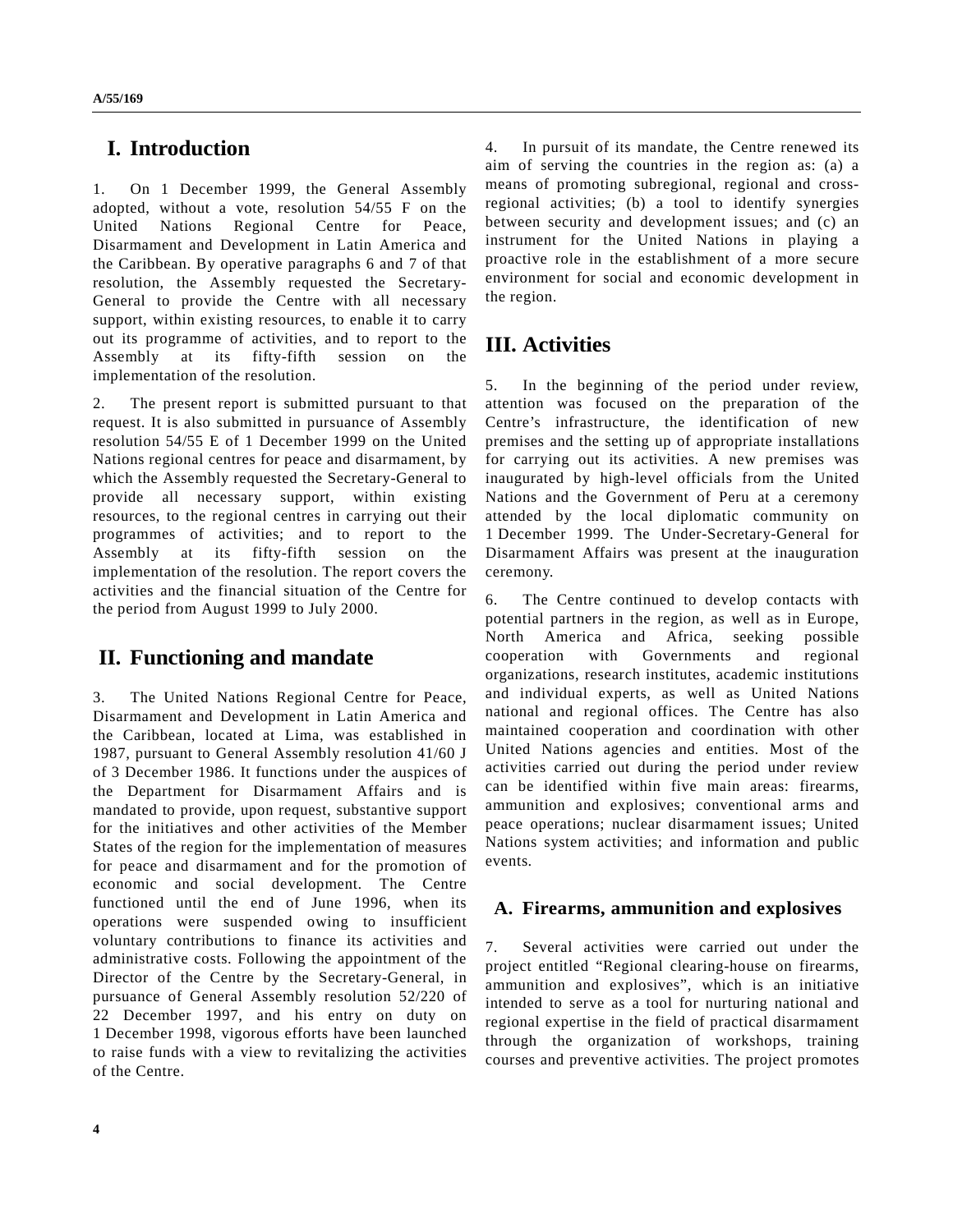such initiatives as collective and national efforts to control the legal trade in firearms and ammunition, and to curb the increasing illicit flow of firearms, ammunition and explosives in the region. An important aspect of the project is also directed to foster the sharing of experience and lessons learned within the region and elsewhere.

8. A comprehensive programme of events involving activities having a regional scope has been developed with different entities of the Organization of American States (OAS). For example, the Centre organized two awareness-building workshops in cooperation with the Inter-American Drug Abuse Control Commission (CICAD) to promote the adoption of the provisions of the 1997 CICAD "Model regulations for the control of the international movement of firearms, their parts and components and ammunition", which governs the import, export and in-transit of firearms, their parts and ammunition in the region. These workshops brought together representatives from foreign ministries, police and customs institutions, CICAD, the regional office of the International Criminal Police Organization (Interpol) and other interested countries. The first meeting took place in Lima, with the participation of 15 South American countries and Mexico. The second event, which was held in Fort-de-France, Martinique, on 23 and 24 May 2000, included 20 countries from Central America and the Caribbean, thus ensuring region-wide coverage.

9. The workshops provided an opportunity to examine the importance of the CICAD model regulations in the context of the implementation of the Inter-American Convention against the Illicit Manufacturing of and Trafficking in Firearms, Ammunition, Explosives, and Other Related Materials (A/53/78, annex). They also allowed for OAS and the United Nations to demonstrate how these new regulations would operate in practice, as well as to discuss procedures and modalities of the model regulations. The underlying conditions and responsibilities of Member States to make this control system work were also discussed, in particular, with respect to responsibilities dealing with record-keeping and information matters. Other issues discussed in the workshops involved national firearms and ammunition policies and practices and international cooperation and national inter-agency coordination to implement the model regulations.

10. As a follow-up to these workshops, a series of events aimed at enhancing regional capacity-building is scheduled to start in 2001 within the framework of the clearing-house project. These events, entitled "Curbing illicit trafficking in firearms, ammunition and explosives in Latin America and the Caribbean: training police and customs officer instructors", will offer an opportunity for the Centre to initiate a second phase of cooperation and coordination of activities with CICAD, as well as with various national government institutions, subregional and regional organizations, non-governmental organizations (NGOs) and different sectors of civil society. Consultations have already started between CICAD and the Centre on the development of a memorandum of understanding that will set the legal framework for joint cooperation in the future.

11. The reactivation of the Centre has also provided CICAD with the opportunity to discuss in detail other security issues with a United Nations regional field office charged with peace and disarmament matters. For example, the Centre undertook consultations with CICAD on the status of the issue of explosives in the region, pursuant to a recommendation made in 1997 by the CICAD expert group on the model regulations, which called upon CICAD to establish "a close working relationship with the United Nations and other international, regional and governmental bodies carrying out similar work".

12. A meeting between these institutions was organized on 25 November 1999 in Lima, with the objective of examining the CICAD Expert Group's recommendation on the establishment of "... a group of experts with specific knowledge of explosives to review and examine in depth that subject and explosive accessories with a view to developing model regulations for their control". The discussion also covered the current status of the debate on "explosives" both at the regional and global levels; the identification of ways and means to prepare a background paper that could be useful to both the regional and global deliberation on explosives; the development of a calendar of meetings; and the identification of potential technical and financial contributors to undertake such a study. It concluded that it was premature to organize any event in the area of explosives and that it would be more appropriate first to consolidate the joint work of CICAD and the Regional Centre in the areas of firearms, their parts and ammunition, leaving aside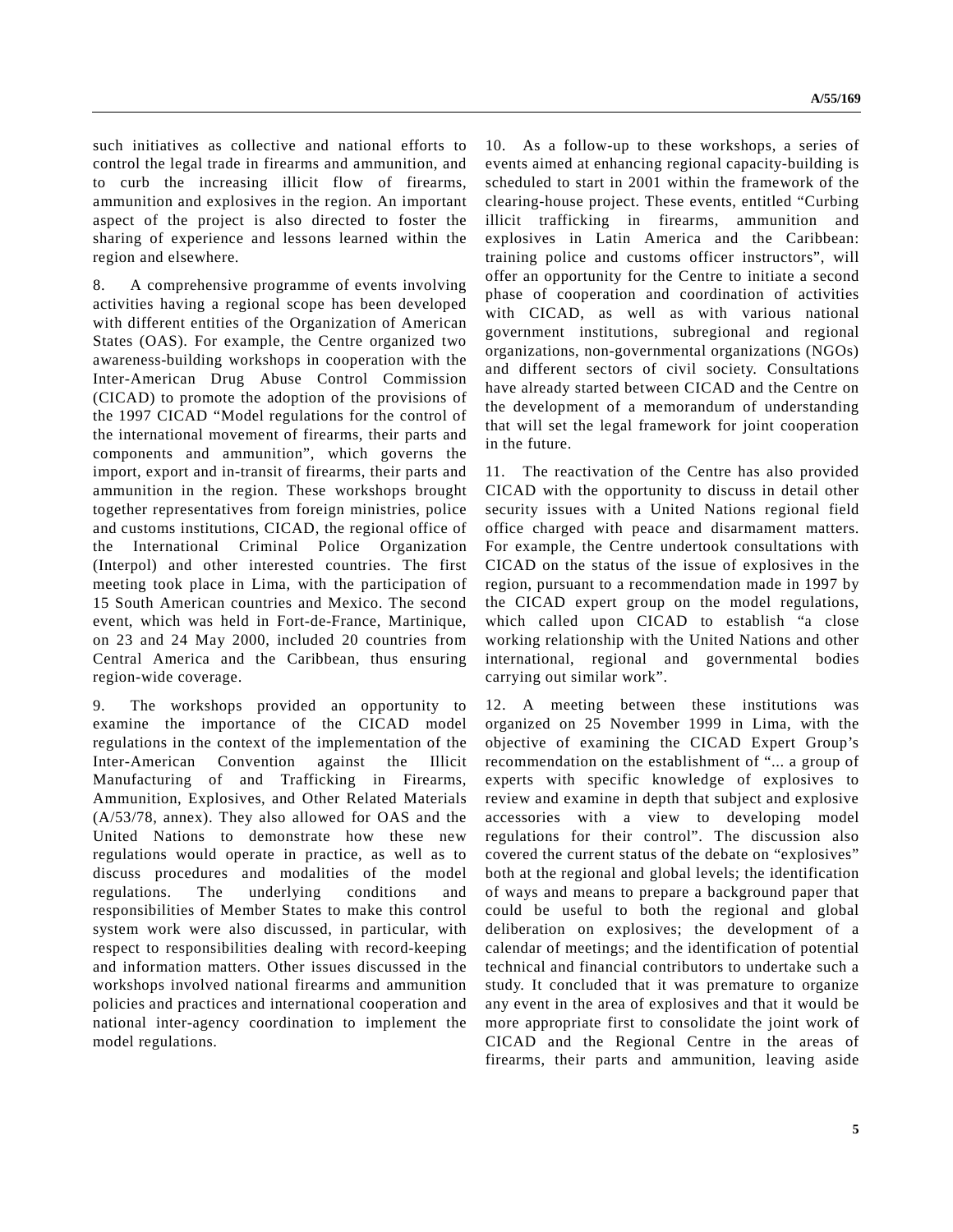possible cooperation on the issue of explosives for a later date.

13. On 7 March 2000, the Centre participated in a meeting organized by the Organization of American States Committee on Hemispheric Security in Washington, D.C., pursuant to a request by OAS in its resolution AG/RES.1642 (XXIX-0/99) entitled "Proliferation of and illicit trafficking in small arms and light weapons". The Director of the Centre made a presentation on the activities of the Centre in the area of firearms, ammunitions and explosives. The meeting presented an opportunity for the Centre to inform the Committee about the cooperation with CICAD and to explain the importance of regional cooperation with a view to avoiding duplication and maximizing results in a constrained financial environment. In addition, the participation of the Centre in this meeting complemented efforts by the United Nations to provide OAS with information on United Nations actions in the area of small arms and light weapons in different continents, in particular, in Latin America and the Caribbean, as well as the Centre's participation in initiatives undertaken by the Regional Centre at Lomé.

14. The Centre also attended, as observer, the first regular meeting of the Consultative Committee to the Inter-American Convention Against the Illicit Manufacturing of and Trafficking in Firearms, Ammunition, Explosives, and other Related Materials. All 10 countries that have ratified the Convention to date attended the meeting, as well as some signatory parties who were invited as observers. One important feature of this meeting was the proposal made by the representatives of CICAD for the development of a training programme on the 1997 firearms model regulations. In this context, the Centre was mentioned in the proposal as a key partner in the work of CICAD to implement the model regulations, which indicated the role that the United Nations is expected to play in Latin America and the Caribbean.

15. The Centre was invited to attend the twenty-sixth regular session of CICAD in Montevideo, from 5 to 7 October 1999. The session addressed issues primarily related to counter-drug programmes and also matters related to the narcotics issue, such as firearms. The workshop presented an opportunity for the Centre to discuss cooperation with representatives of the CICAD secretariat, delegations to the workshop, as well as with the French Interministerial Drug Control Training Centre (CIFAD). As a result of these discussions, CICAD, CIFAD and the Regional Centre have developed a cooperative strategy to organize awareness-building workshops for law enforcement and customs officers in the area of firearms, their parts and ammunition. A first such meeting took place a few months later, on 23 and 24 May 2000, in Fort-de-France, Martinique, as reported above.

16. At the national level, the Ministry of Foreign Affairs of Colombia organized a meeting on 10 December 1999 between the Foreign Ministry, the Administrative Department of Security of Colombia and the Centre to discuss issues related to illicit trafficking in firearms, ammunition and explosives. The meeting, which was attended by representatives of different agencies working on the issue of illicit trafficking and the control of firearms, focused on Colombian firearms control laws, the need for a better flow of information on illicit trafficking in firearms, integrated inter-agency database requirements, and the Centre's activities related to the project on the regional clearing-house on firearms, ammunition and explosives. Attention was also directed to the Centre's cooperation with CICAD and the future development of databases on firearms import, export and in-transit controls and national legislation, as well as the role of Interpol databases on firearms and information retrieval.

17. Specific requests and recommendations were made at the meeting, notably, a request on the part of Colombian representatives for the Centre to assist Colombian institutions in the area of databases on illicit trafficking in firearms. The Colombian request will be considered in the context of the Centre's cooperation on the development of databases with CICAD. The Centre recommended that information on illicit trafficking should be issued as a special publication of the Centre to demonstrate the magnitude and nature of the illicit trafficking into Colombia.

18. On 14 February 2000, the representative of the United Nations International Drug Control Programme (UNDCP) in Peru met with the Director of the Centre to discuss possible areas of cooperation. As a result of these discussions, UNDCP invited the Centre to develop a joint project to train and equip Peruvian customs officers in order to enhance border controls and the Government's capability to curb illicit trafficking in drugs, firearms and ammunitions. A follow-up meeting between the two United Nations entities and the Peruvian customs authority took place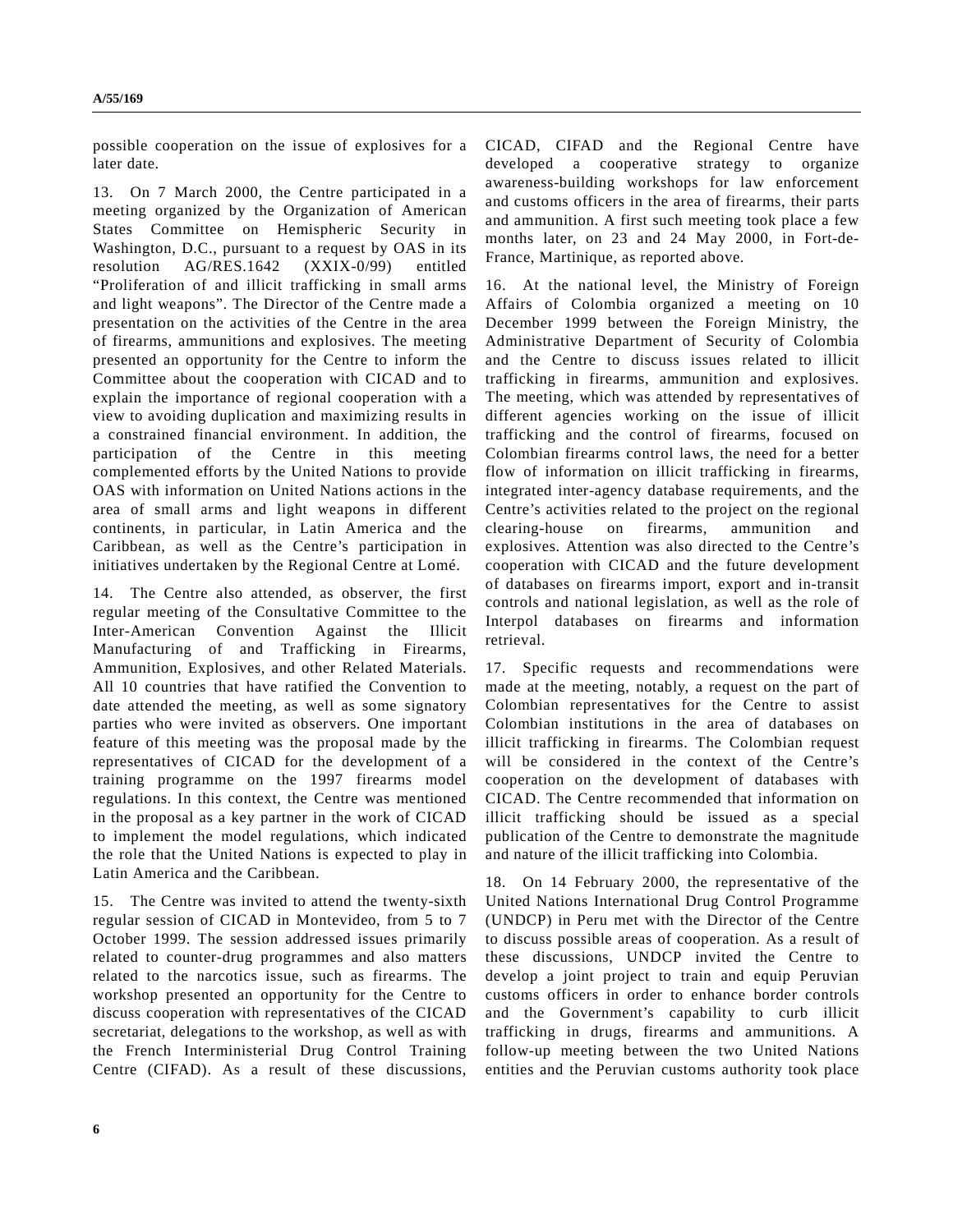on 17 February 2000, and a draft prospectus was prepared and presented to donor countries by UNDCP in Vienna. A reply was expected during the second half of the year 2000, following which a delegation consisting of both United Nations entities and representatives of the Government of Peru and of donor countries will meet to develop the details of a project entitled "Improved customs control over cross-border traffic to reduce the illicit traffic in drugs, firearms and ammunition".

19. Responding to a request made by Chile, the Centre organized a meeting on 11 April 2000, with representatives of UNDCP, the Chilean Embassy and the Centre to discuss the possible development of a project on illicit trafficking in drugs, firearms, and ammunitions in the border area between Chile and Peru. A follow-up meeting is expected to take place later in the year to draft the project and to discuss financial and practical matters related to its implementation. This initiative aims to avoid duplication and enhance the use of available expertise and funds by applying United Nations policies through inter-agency and interdepartmental coordination and/or cooperation.

20. The Centre has also initiated cooperation with the Untied Nations Development Programme (UNDP) and UNDCP to develop a project aimed at reducing access to firearms and drugs by adolescent groups in metropolitan Lima. The project will constitute the first inter-agency preventive initiative in this area. It will also direct much of its work at the fostering of sustainable development opportunities. The three agencies will complement each other's activities and together enhance the work of the United Nations and NGOs in the field. Over a period of three years, this pilot project will also take into consideration some of the lessons learned during the UNDP/Department for Disarmament Affairs Albania project. If funding is assured, the project is planned to be launched in August 2000.

21. In an effort to pursue a policy of transregional cross-fertilization, the Centre participated in a workshop entitled "Database and arms register", on 23 and 24 September 1999 in Accra, Ghana. The workshop was organized by the United Nations Regional Centre for Peace and Disarmament in Africa in cooperation with the Economic Community of West African States (ECOWAS) and the Programme for Coordination and Assistance for Security and

Development (PCASED). The objective of this cooperation was to bring the experience of the Organization of American States' legal instruments on firearms, ammunition and explosives to West Africa, with a view to contributing to the creation of a light weapons register in that subregion.

22. The different articles of the CICAD 1997 firearms model regulations were explained in detail and discussed in working groups, providing the real-life experience of a regional effort to improve control of imports, export, and in-transit of firearms, their parts and ammunition. The discussion of the Latin American and the Caribbean experience therefore enriched the African debate and contributed to the conception of a unique approach to register the flow of light weapons in West Africa. ECOWAS delegates invited the Centre and the Stockholm International Peace Research Institute (SIPRI) to become associate members of a newly created expert group that would examine in detail practical issues to develop an arms register and a database for the implementation of the Moratorium on the Importation, Exportation and Manufacture of Small Arms and Light Weapons in West Africa (A/53/763- S/1998/1194, annex). The first meeting of this expert group took place in early 2000.

23. The United Nations Regional Centre for Peace and Disarmament in Africa also hosted the first consultation between the Regional Centres at Lima and Lomé with the participation of SIPRI to discuss the development of on-line databases on firearms. The initiative is aimed at helping the implementation of the Centres' regional clearing-house projects. SIPRI, which developed the on-line version of the Database on Research Institutes (DATARIS) for the United Nations Institute for Disarmament Research (UNIDIR), is expected to develop software applications to provide intra- and transregional information-sharing of legal documents and law enforcement procedures to better control the legal flow of firearms, ammunition and explosives and to curb their illicit flow. A first database (LegalDoc) is planned to regroup legal information on the national law of countries in both regions. A second database (IFITData) will be directed to provide information on institutions fighting illicit trafficking in firearms, ammunition and explosives. The development of other databases is under discussion.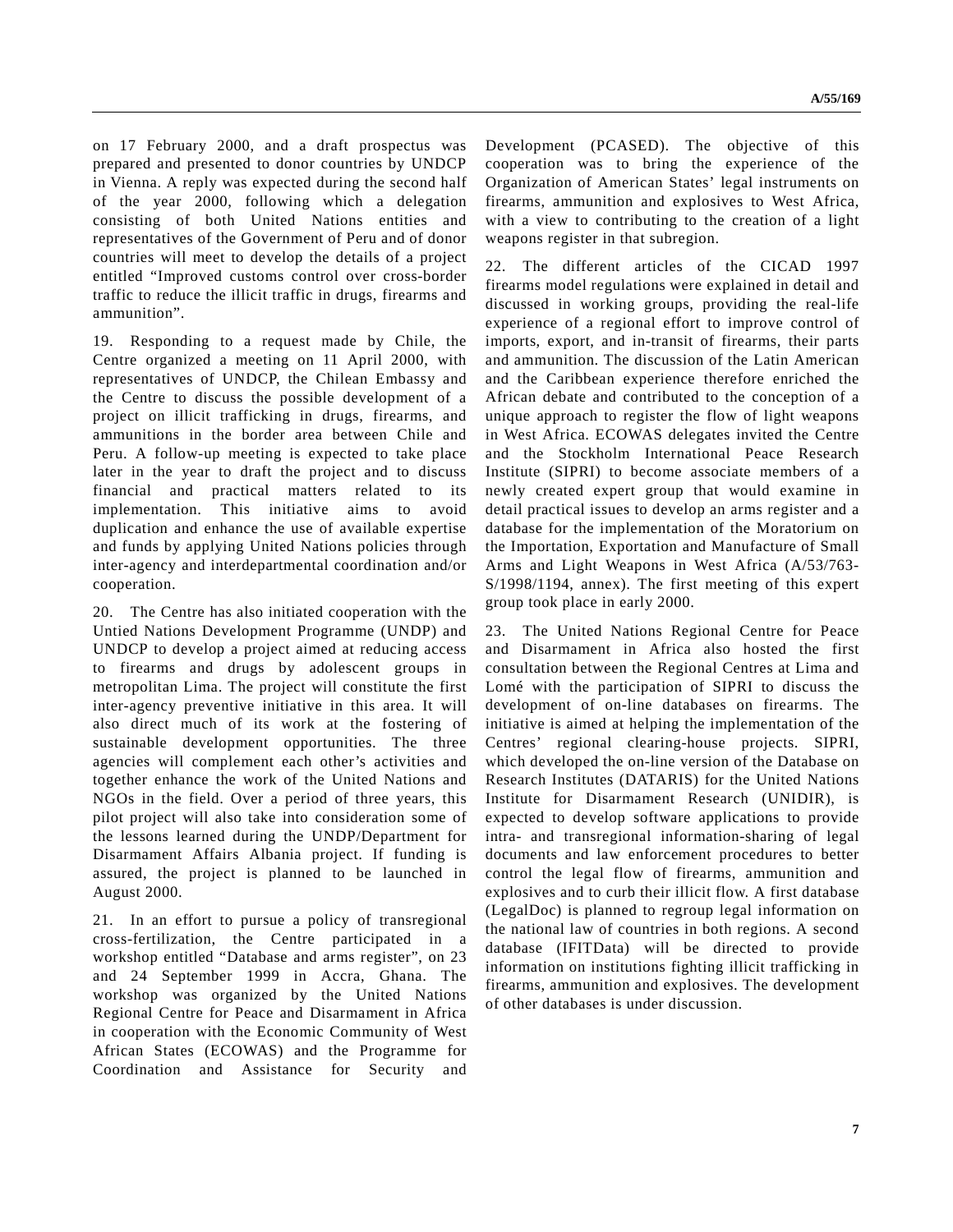### **B. Conventional arms and peace operations**

24. On 19 May 2000, the Centre organized a workshop entitled "Military perspective of regional security: consultations with Lima military attachés". The workshop was the first in a series of events aimed at creating a platform for diplomats, military personnel and other interested groups in Lima to discuss a variety of issues related to the mandate of the Centre. The workshop provided an opportunity, inter alia, for presentations to be made on the Centre's programme of activities, political and military visions of the role of the United Nations in enhancing regional security, and on new cooperation opportunities in peace operations. The workshop also addressed potential military contributions to confidence- and security-building measures in the region and training opportunities in cooperative military-related matters.

25. The workshop concluded with a series of recommendations aimed at further enhancing the cooperation between the military and the diplomatic community, as well as with the United Nations.

### **C. Nuclear disarmament issues**

26. Together with the Agency for the Prohibition of Nuclear Weapons in Latin America and the Caribbean (OPANAL) and the Government of Peru, the Centre organized a seminar entitled "Disarmament and security: a new agenda for Latin America and the Caribbean in the next millennium" on 1 December 1999 in Lima. The seminar, attended by high-level officials and other representatives from several countries within and outside the region, provided an opportunity to evaluate the disarmament initiatives of the last decade and to reflect upon the prospects for a new Latin American and Caribbean security agenda for the future. Particular focus was placed on Latin American and Caribbean security concerns as expressed at the General Assembly and the Genevabased Conference on Disarmament. Attention was also directed towards current and prospective multilateral agreements and the role that countries in the region could play to strengthen security concepts and initiatives, including issues related to weapons of mass destruction and conventional arms, but also antipersonnel landmines and confidence-building measures. The seminar also assessed the role that nongovernmental organizations, research institutes, the media and other entities of civil society could play in the strengthening of national and regional security.

27. On 2 November 1999, the Centre and the Provisional Technical Secretariat of the Comprehensive Nuclear-Test-Ban Treaty Organization (CTBTO) participated in a hearing of the Foreign Relations Committee of the Chilean Senate on ratification of the Treaty as a first meeting of their joint pilot project entitled "Comprehensive Nuclear-Test-Ban Treaty parliamentary information panel". Subsequently, on 9 December 1999, the Centre and CTBTO Provisional Technical Secretariat briefed representatives of the Colombian Congress on the same issue. The objective of these briefings was to inform the Chilean and Colombian parliamentarians of the need to ratify the Treaty and the benefits of doing so. These briefings were followed by a question-and-answer session addressing issues of a political, technical and financial nature, mostly related to matters of sovereignty, access to information acquired by detection stations in the Treaty's international monitoring system and the impact of the vote in the Senate of the United States of America not to ratify the Treaty, as well as other nonproliferation issues in general.

28. The pilot project on the Treaty served two useful purposes: first, to raise awareness of the need for countries in the region to ratify the Treaty; and, secondly, to clarify issues related to the Treaty. The Chilean Foreign Ministry informed the Centre that the Senate Committee on Foreign Relations had approved the ratification of the Treaty in a closed-door session weeks after the 2 November hearing. The Colombian Foreign Ministry has also informed the Regional Centre that a draft ratification project has been prepared for the next session of its Congress. A followup phase II project has been planned for the second half of the year 2000 and the Government of Austria has pledged to continue financing of this initiative.

29. On 8 February 2000, a staff member of the Centre participated in a video conference between high-level representatives of the United States and Peru regarding the Treaty on the Non-Proliferation of Nuclear Weapons. The video conference was attended by military attachés from different countries in Lima. The debate addressed the 2000 Review Conference of the Parties to the Treaty, the general difficulties in ratifying existing treaties, reaching new agreements, and the decision of the United States Congress not to ratify the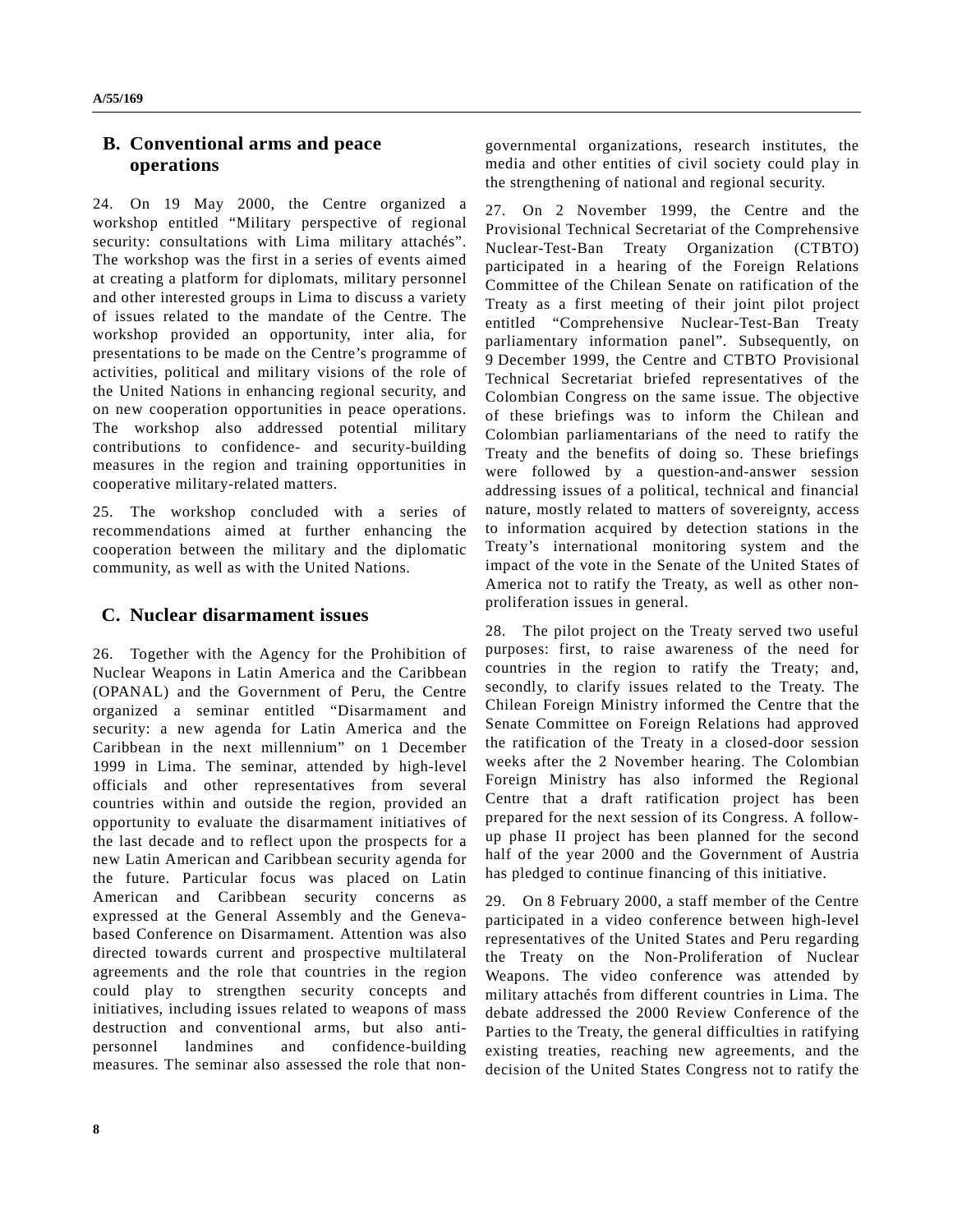Comprehensive Nuclear-Test-Ban Treaty. The video conference was useful in enhancing the Centre's role in fostering debate on nuclear issues between Governments and other institutions.

### **D. United Nations system activity**

30. The Director of the Centre represented the Department for Disarmament Affairs at the second general meeting between representatives of the United Nations system and of the Caribbean Community (CARICOM) and its associate institutes, held on 27 and 28 March 2000, in Nassau, the Bahamas. The objective of this meeting was to review the implementation of the decisions reached in 1997 at the first general meeting between representatives of the United Nations system and of CARICOM and its associate institutes, and to examine new areas of common interest. The meeting also identified some areas of cooperation where the Centre could play a role in assisting United Nations/CARICOM relations, notably with respect to possible United Nations interagency cooperation in the area of illicit and legal trade in firearms, ammunition and explosives.

### **E. Lectures and public relations**

31. During the period under review, the Centre participated in a number of information and commemorative events. At the initiative of the Government of Peru, in its capacity as President of the Group of Latin American and Caribbean Countries (GRULAC), the Director of the Centre made a presentation of the Centre's activities at the GRULAC meeting in October 1999 at United Nations Headquarters. It was also the first time that the Under-Secretary-General for Disarmament Affairs addressed the Group. The meeting presented a useful opportunity for Member States to be briefed on the Centre's activities in detail.

32. Other public events attended by the Centre included the launching of two new disarmament stamps by the Peruvian postal authority on 5 November 1999; the inauguration of a United Nations Park in the municipality of La Molina, Lima; lectures at the Peruvian Armed Forces National Centre for Higher Studies on 11 April and 30 May 2000; a ceremony on 27 November 1999, in Lima, as part of a United Nations system delegation in a commemorative act to present the United Nations plates to Peruvian officials in recognition of their "permanent support for the United Nations agencies, and the maintenance of peace and security of the population in the country". On 13 January 2000, a representative of the Centre addressed the Research Seminar of the Department of Peace and Conflict Research, Uppsala University, Sweden, on possible areas of cooperation between the two institutions.

# **IV. Finance and staffing**

33. In accordance with General Assembly resolution 41/60 J, the Centre was established on the basis of existing resources and of voluntary contributions that Member States and interested organizations might make to that end.

34. During the reporting period August 1999 to July 2000, voluntary contributions in the amount of \$168,147 were received. In addition, a number of Governments and institutions contributed to the work of the Centre by sharing or absorbing the costs of joint events, personnel and/or material resources. The Secretary-General wishes to express his gratitude to the Governments of Austria, Brazil, Chile, France, Germany, Mexico, Norway and Sweden for their generous support and to the Government of Peru, the host country, for its substantial contribution to and generous support for the Centre, especially with regard to securing new premises for the Centre. The status of the Trust Fund for the Regional Centre covering the biennium 1998-1999 appears in the annex to the present report.

35. An intensive fund-raising campaign was initiated by the Director of the Centre in the year 2000. The purpose of this effort was threefold: to report on the utilization of funds and past activities; to learn more about the interest of donor countries in the region; and to seek new contributions. Over 30 countries, institutes and foundations were approached for financial assistance. In total, besides visits to most embassies in Lima, close to 25 foreign ministries were contacted in the first semester of 2000.

36. At present, the Centre operates with some administrative support from the UNDP Office in Lima. Besides the Director, the Centre includes one associate expert from Sweden and four local staff members provided by the host Government. Another associate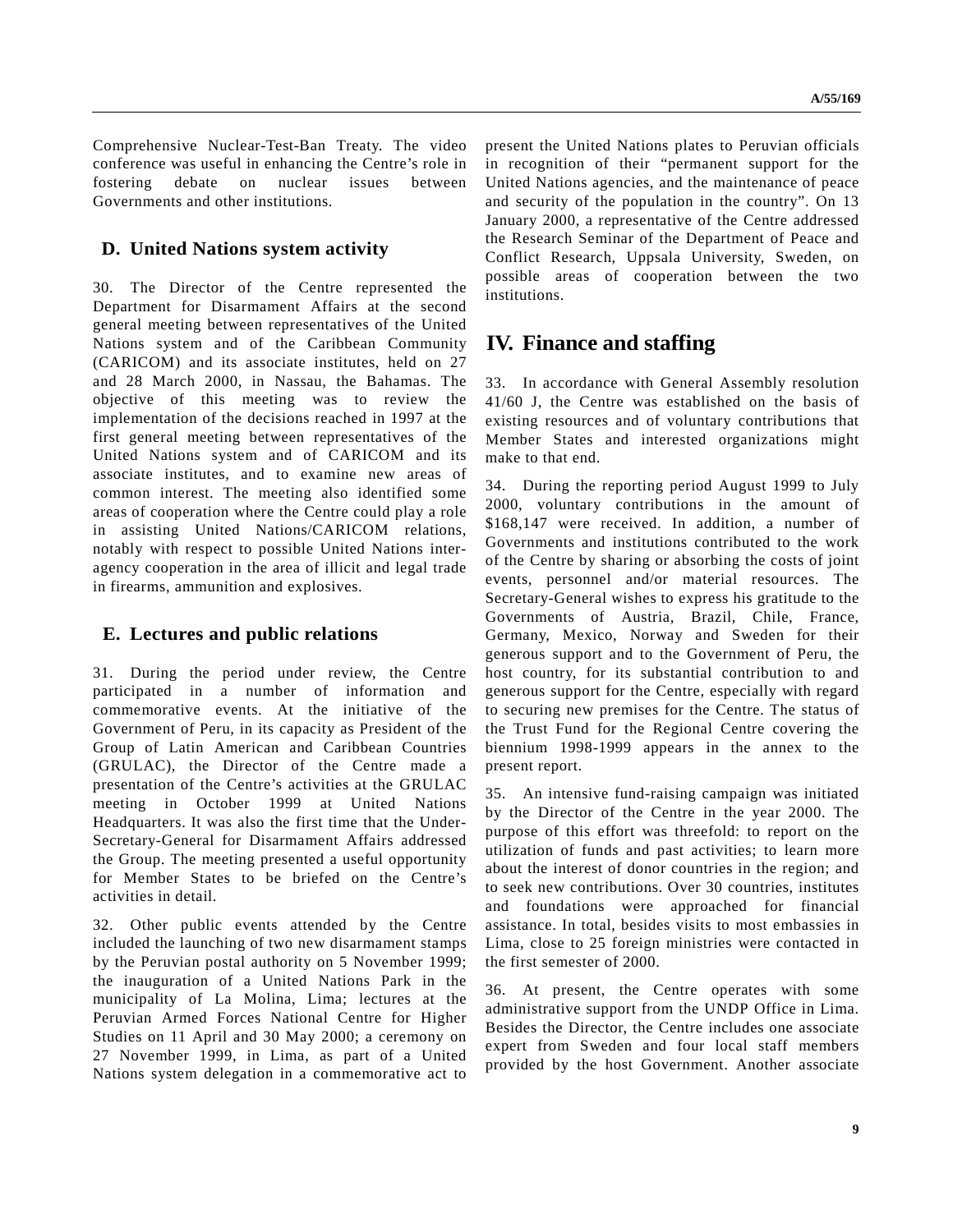expert has been pledged by the Government of Belgium. However, adequate funding for administrative and operational costs has yet to be found.

37. In spite of the relative success in fund-raising for 1999, the financial situation of the Centre remains precarious. Aside from the contributions made by the host Government and the Government of Sweden, no continual funding has been pledged. The Secretary-General therefore strongly supports and reiterates the appeal made by the General Assembly in its resolution 54/55 F to Member States in each region and to those that are able to do so, as well as to intergovernmental and international non-governmental organizations and foundations, to make voluntary contributions to the Centre to enable it to strengthen and implement its programme of activities.

## **V. Conclusions and observations**

38. The activities of the Regional Centre have served to facilitate the implementation of regional initiatives, stimulate regional security debates, provide members of parliaments with more in-depth information on security matters, as well as promote the dissemination of information on security issues among diplomats, the military, NGOs and civil society. It has also contributed to the coordination of United Nations efforts towards peace and security in the region.

39. The Centre has now acquired a basic infrastructure, launched projects aimed at furthering the understanding of the relationship between security and development, enhanced the role of the Organization as a regional catalyst for activities on peace and disarmament, and acted as a politically neutral platform for discussions on security and development issues. The Centre has demonstrated, through its programme of activities, its own capacity as a strong focal point for peace, disarmament and development issues for Governments, nongovernmental and regional organizations, and the diverse sectors of civil society in the region.

40. The Secretary-General looks to the continued support and cooperation of Member States to ensure the Centre's effective functioning as a focal point for regional security issues and the promotion of economic and social development in the region.